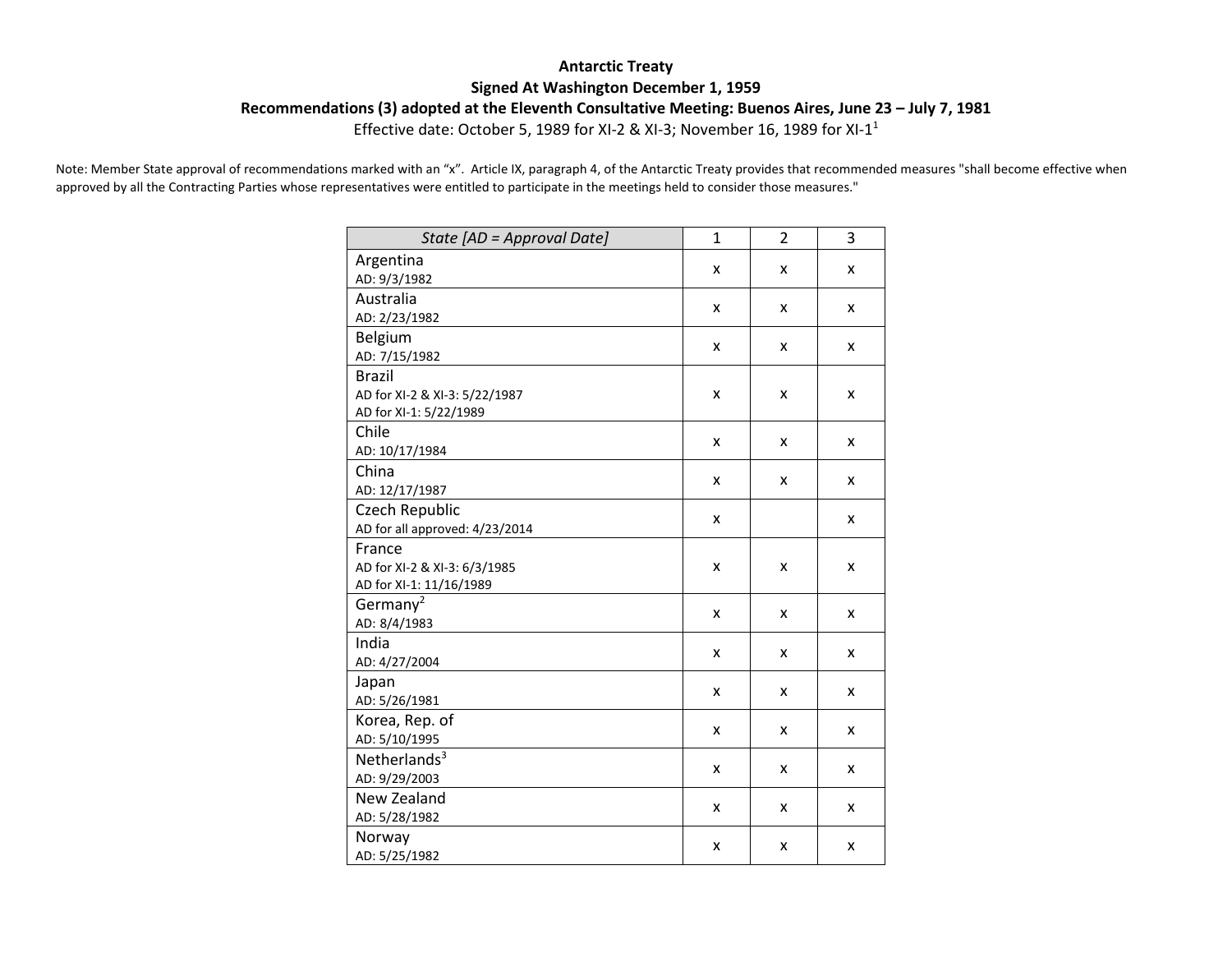## **Antarctic Treaty Signed At Washington December 1, 1959**

**Recommendations (3) adopted at the Eleventh Consultative Meeting: Buenos Aires, June 23 – July 7, 1981**

Effective date: October 5, 1989 for XI-2 & XI-3; November 16, 1989 for XI-11

| State [AD = Approval Date] | 1 | $\mathcal{P}$ | 3 |
|----------------------------|---|---------------|---|
| Poland                     | x | x             | X |
| AD: 10/5/1989              |   |               |   |
| Russia                     | X | x             | X |
| AD: 7/15/1983              |   |               |   |
| South Africa               | X | x             | X |
| AD: 3/1/1984               |   |               |   |
| United Kingdom             | X | X             | X |
| AD: 4/8/1987               |   |               |   |
| <b>United States</b>       | x | x             | X |
| AD: 2/24/1983              |   |               |   |
| Uruguay                    | x | x             | x |
| AD: 10/10/1989             |   |               |   |

## Notes

- 1. The date of the Government's approval is considered to be the date of that Government's notification of such approval to other Governments, unless stated otherwise therein. If the notification states that the Government had approved the Measure on an earlier date; that date is listed as the date of the Government's approval.
- 2. Prior to unification, the German Democratic Republic approved all the recommendations of the Tenth and Eleventh Meetings on August 23, 1988.
- 3. For the Kingdom in Europe, the Netherlands Antilles and Aruba. The notification includes the following: "With reference to Decision 3 of ATCM XXV, the recommendations/measures which have become obsolete (listed in Annex A of this Decision) [Recommendations X-9 and XI-2] do not require further action by the Parties and as a consequence do not need approval."

The Royal Netherlands Embassy in Washington transmitted to the Department of State a diplomatic note, dated October 6, 2010, which reads in pertinent part as follows:

"The Kingdom of the Netherlands currently consists of three parts: the Netherlands, the Netherlands Antilles and Aruba. The Netherlands Antilles consists of the islands of Curaçao, Sint Maarten, Bonaire, Sint Eustatius and Saba.